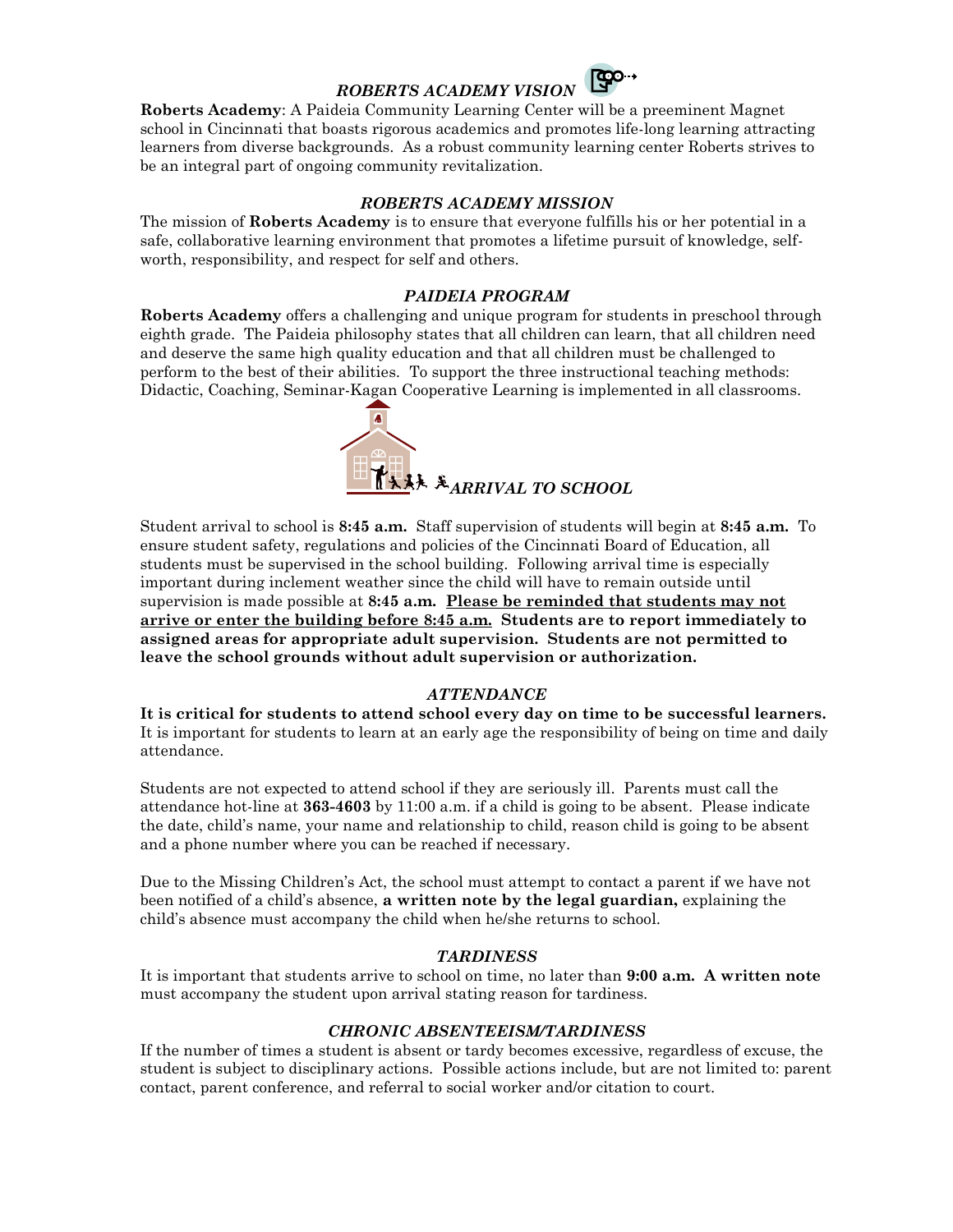# *EARLY DISMISSAL*

**We strongly discourage parents from picking their children up from school prior to 3:45 p.m.; this interrupts the education of all students participating in a lesson and could affect your child's number of absences and attendance.** Attendance shall be required of all students enrolled in the schools during the days and hours that the school is in session pursuant to *State Ordinance Board Policy 5200, 5201, and 5230* (**see attached**). Roberts Academy instructional hours are 9:00 a.m. to 3:45 p.m. Classrooms will not be called for early dismissal after 3:15 p.m.

Before the student is permitted to leave the school property, he/she **must** be signed out by the parent/guardian. **Students may only be picked up by an authorized adult as previously stated on signed emergency card and/or PowerSchool. Authorization for pick-up cannot be provided via telephone. Students will not be called early to wait in the office for parent/guardian.** Students will be called to the office once the parent/guardian has signed-out the child. **Office personnel will request to see identification of an individual picking a student up and will check student records to verify adult guardianship or permission. Students may not be picked up by anyone under legal age no matter the relation.**

#### *STUDENT RESPONSIBILITIES*

#### **Students are expected to make school their top priority.**

They are expected to:

- 1. Attend school daily, on-time.
- 2. Be prepared for instruction by having all books, paper, pen, pencils, and all other required supplies to class.
- 3. Complete all assignments and turn in on time.
- 4. Demonstrate positive citizenship by actively participating appropriately in all school activities.
- 5. Follow all class, team, school, and district procedures and rules.
- 6. Wear adopted school uniform daily.
- 7. Demonstrating respect toward all adults and students within the school community.
- 8. Make sure all home/school information is delivered promptly to their legal parent/guardian.
- 9. Read and periodically review the school and team expectations.

#### *PARENT RESPONSIBILITIES*

# **Roberts Academy parents are expected to make their child's education a top priority and to help their child do his/her best.**

They are expected to:

- 1. Send their child to school each day on time and ready to learn.
- 2. Ensure that their child is well-rested, properly nourished, and appropriately dressed in adopted school uniform.
- 3. Provide their child with needed school supplies.
- 4. Monitor their child's completion of school assignments.
- 5. Monitor their child's academic and social progress with their child's teachers regularly. Utilize Powerschool to monitor child's progress as able.
- 6. Encourage their child to perform to the best of his/her ability.
- 7. Attend scheduled parent-teacher conferences, activities, functions, and events.
- 8. Update contact information regularly with the school office and/or teacher.
- 9. Support the school's efforts to educate their child.
- 10. Instill in their child a respect for others, their property and all procedures and rules.
- 11. Review your child's homework daily.
- 12. Read and periodically review school expectations with their child.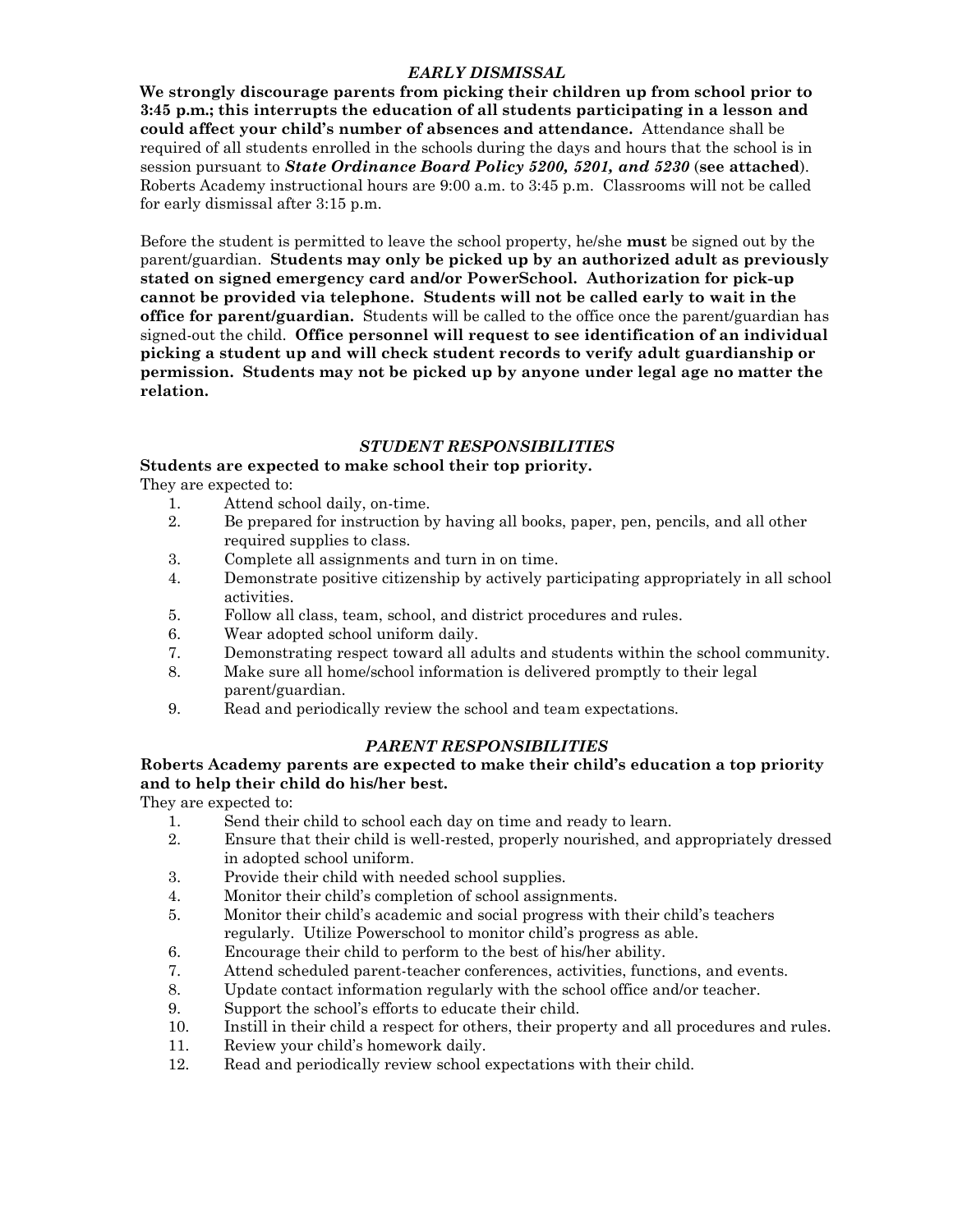# *STAFF RESPONSIBILITIES*

# **Roberts Academy staff members are expected to make each student's education a top priority and to help each student do his/her best.**

They are expected to:

- 1. Provide a clean, safe, and orderly learning environment.
- 2. Consistently and fairly enforce district, school, team, class rules and procedures.
- 3. Provide meaningful learning activities for all students by implementing district initiatives.
- 4. Monitor and document student academic progress and behavior.
- 5. Communicate regularly with parents and students regarding student progress using data.
- 6. Provide encouragement and positive reinforcement for all students.
- 7. Encourage and provide opportunities for parent involvement.
- 8. Support each parent's efforts to educate his/her child.
- 9. Instill in their students a respect for others, their property, and for all procedures and rules.
- 10. Provide parents with positive feedback regarding their child's school performance.
- 11. Read and periodically review the school and team expectations with the students.
- 12. Support and monitor uniform dress code.

# *UNIFORM DRESS CODE*

**Roberts Academy is a uniform school with an approved uniform policy by the school's LSDMC, Parents, Student, staff.** All students are required to dress in their uniforms **Monday – Thursday, Friday students are permitted to wear an outfit of choice appropriate for school. If student is not dressed appropriately within guidelines, school reserves the right to provide appropriate attire for the day.**

| <b>CLOTHING</b>                                                 | <b>MEN</b>                                                                                                                                                                                                                                            | <b>WOMEN</b>                                                                                                                                                                                                                                                                  |
|-----------------------------------------------------------------|-------------------------------------------------------------------------------------------------------------------------------------------------------------------------------------------------------------------------------------------------------|-------------------------------------------------------------------------------------------------------------------------------------------------------------------------------------------------------------------------------------------------------------------------------|
| <b>SHIRT/TOPS</b><br><b>TURTLE NECKS</b><br><b>SWEATERS</b>     | Colors – navy blue, light blue, yellow<br>$\bullet$<br>or white<br>Collared shirt<br>$\bullet$<br>Shirt must be tucked in at all times<br>No oversized T-shirts permitted<br>Roberts Academy Spirit Wear<br>All shirts must have sleeves<br>$\bullet$ | $Colors - navy blue, light blue,$<br>٠<br>yellow or white<br>Collared shirt<br>$\bullet$<br>Shirt must be tucked in at all<br>times<br>No oversized or revealing shirts<br>$\bullet$<br>permitted<br>Roberts Academy Spirit Wear<br>$\bullet$<br>All shirts must have sleeves |
| <b>PANTS</b><br><b>SHORTS</b><br><b>SKIRTS</b><br><b>SKORTS</b> | Colors – navy blue, khaki, or black<br>Pants must be correct size and worn<br>on the waist<br>Belts must be worn appropriately<br>$\bullet$                                                                                                           | Colors – navy blue, khaki, or<br>$\bullet$<br>black<br>Skirts – navy blue, khaki, or black<br>$\bullet$<br>Shorts, skorts and skirts must be<br>$\bullet$<br>knee length                                                                                                      |

- No tops with hoods will be permitted to be worn during instructional time.
- Uniform will not be accessorized with jewelry, large belts, chain belts, etc.
- Shoes must either tie or strap. **Flip flops are not allowed due to safety within the building.**
- Coats will not be permitted to be worn during instructional time.

**It is vital for students to "Dress for Success" and that parents support the above expectations by dressing their child in a school uniform as required. It is important that students take pride in presenting an acceptable appearance while at school. Students not dressed appropriately will have parent/guardians notified by teacher teams.**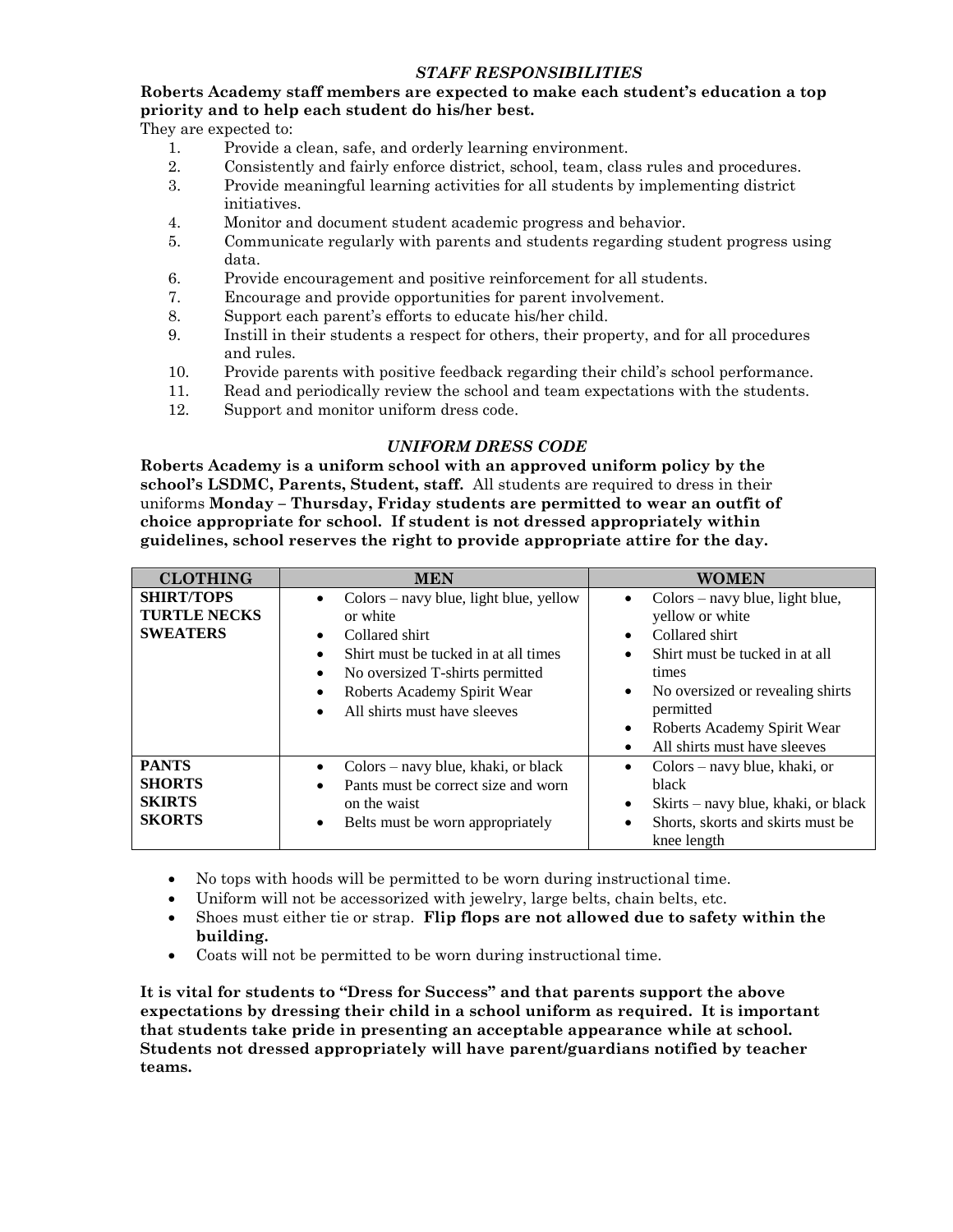**The primary task of a school is the education of all students.** Anything that detracts from this purpose will not be permitted. Clothing, jewelry, cosmetics and hair style must be such that they will not interfere with the process of education of Roberts Academy. **The following are examples of unacceptable dress:**

- 1. Clothes or accessories with vulgar or questionable drawings, sayings or with alcoholic beverages, tobacco product slogans, logos, advertising.
- 2. Clothes or accessories with signs, symbols or sayings related to the use or encouraging the use of illicit drugs or gang related colors/symbols.
- 3. Skirts, dresses, shorts, & skorts shorter than mid-thigh/knee length. **Pants must be worn properly on the waist.**
- 4. See-through items of clothing or tops with revealing necklines, under arms, or midsections.
- 5. Head gear such as hats, headbands, scarves, sunglasses or other distracting accessories.
- 6. Brief shorts and short shorts (i.e. jogging or gym shorts) or, tight fitting apparel (i.e. "bike" pants or leggings).

The administration and instructional teams reserve the right to determine the acceptability of other dress, etc., not specifically mentioned in this section. Extreme or excessive violations of the above uniform dress expectations may be cause for the student to be sent home to change into acceptable attire.

# *MEDICATION*

Non-prescription medications, (i.e. aspirin or cough-drops) cannot be distributed from the office, nurse or any staff. Prescribed medications must be kept in the office, in the original container, clearly labeled with the child's name, type of medication and dosage information. An "authorization to dispense medication" form must be on file before medication will be accepted for dispensing to a student.



# *UNIVERSAL BREAKFAST*

**Roberts Academy** will be offering Universal Breakfast as part of the District's Wellness Program. All students will be required to follow the school procedure to go through the breakfast line. Students will then sit down and remain seated for 15 minutes to eat quietly, instructed to clean area then move to assigned classrooms with teachers. We strongly encourage all students to eat breakfast. Research has shown that breakfast is the most important meal of the day to remain alert and healthy.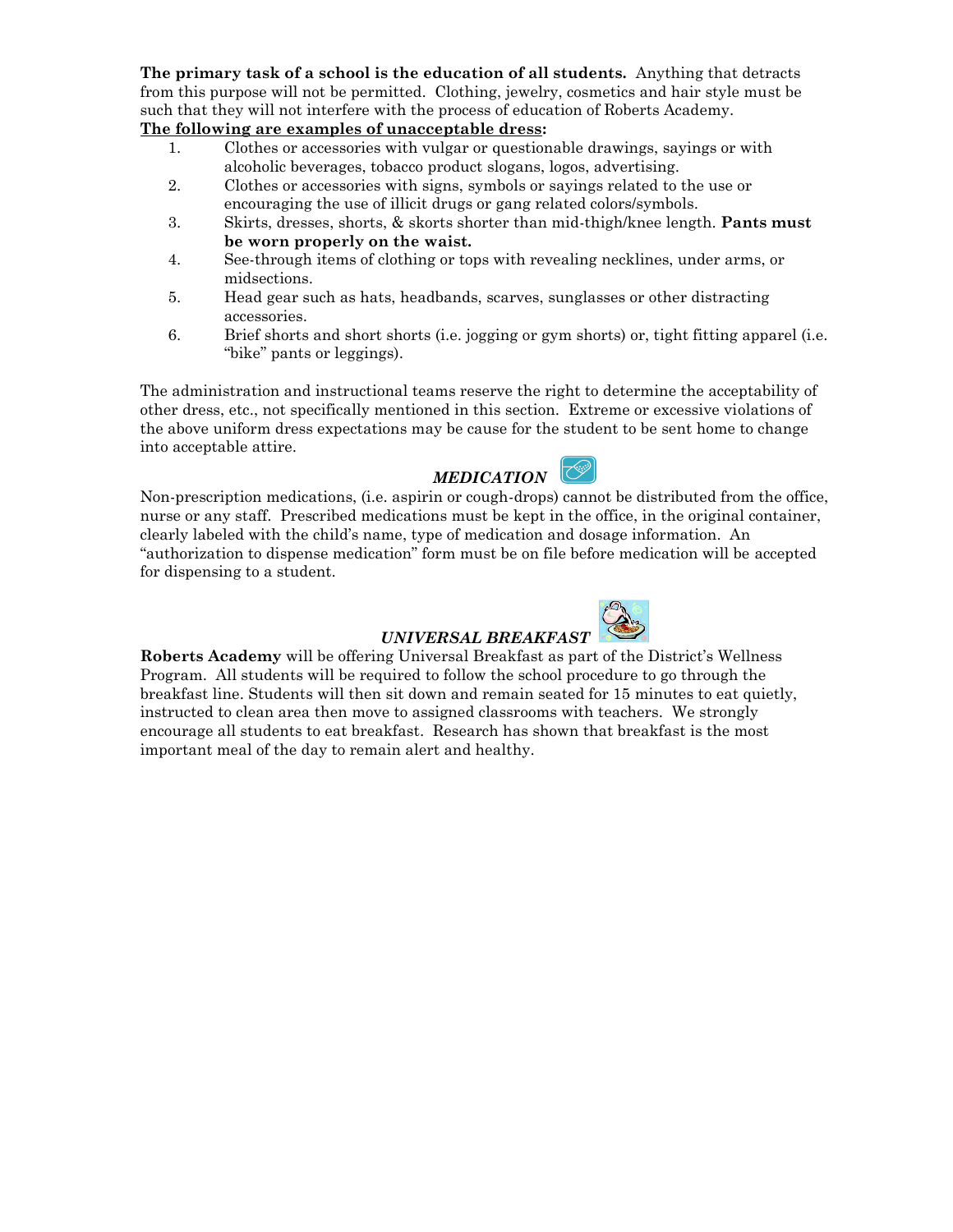# *SNOW EMERGENCIES/CANCELLATIONS OF SCHOOL*

In some cases, school will be cancelled. All major radio and TV stations will carry the announcement of school cancellation. Listen for "Cincinnati Public Schools," or "Cincinnati Public School District."





There is a different siren sound for all emergency situations. Drills for each type of emergency will be held regularly throughout the school year. **Never assume there is not a real emergency.** Wait in assigned areas quietly for further instructions**. Parents/visitors are required to follow school emergency procedures if they are on property of time of emergency.**

#### *VISITOR'S POLICY*

**Roberts Academy staff welcomes and encourages parents/ guardians to visit school. We believe in an "open door" policy.** To ensure all student and staff safety, parents and all visitors must always enter through the main doors and report immediately to the main office, and sign in to receive a visitor's pass before going to a classroom or through the building. Visitors will be required to use the office Lobbyguard. All visitors must sign in and out when visiting to ensure safety of all.No loitering or trespassing is permitted on the school grounds to ensure the safety of all Roberts Academy students and staff. This procedure is part of the Cincinnati Public Schools Board Policy Section 11.17 and applies to all visitors.

# *TEACHER CONFERENCES*

Teachers are available to confer with parents when home or school needs exist. Such conferences should be arranged in advance at a mutually agreeable time. Under no circumstances should visitors expect to discuss an individual student's academic or social progress during instructional time. All staff may be reached through classroom telephone voice mail and school website.

# *FIELD TRIPS*

Roberts Academy teachers provide valuable opportunities for our students to attend field trips for academic enrichment. Necessary costs are paid by the students to cover admissions and/or transportation with the understanding the funds are **non-refundable**. **All payments must be made in cash or money order.**

Parents and students must understand that if a student is unable to attend a field trip for any reason (i.e., illness, in-school suspension, A2S, A2E or excused or unexcused absence) field trip money **cannot** be returned to the student and/or parent.

#### *LOST & FOUND*

Lost articles are kept for two weeks. All items left at the close of school will be donated to a charitable organization.

#### *LOCKERS/STUDENT STORAGE AREAS*

Students in grades 6, 7, and 8 may have access to a locker for school use within their homeroom class. Only combination locks may be used on a locker. Students must provide the teacher with the combination. Students should not give their combination to other students. Students may not share lockers or use a locker other than the one assigned. Students may use their lockers during the morning locker period, at dismissal, and at other times designated by the Instructional Team. Students may not be in their locker at any other time. **Administration and/or designated Board of Education personnel reserve the right to search lockers. In the event a combination does not work, administration has the authority to cut a student's lock to search a locker.**

**Valuables/Money** – Students should not bring valuables, electronics or large amounts of money to school.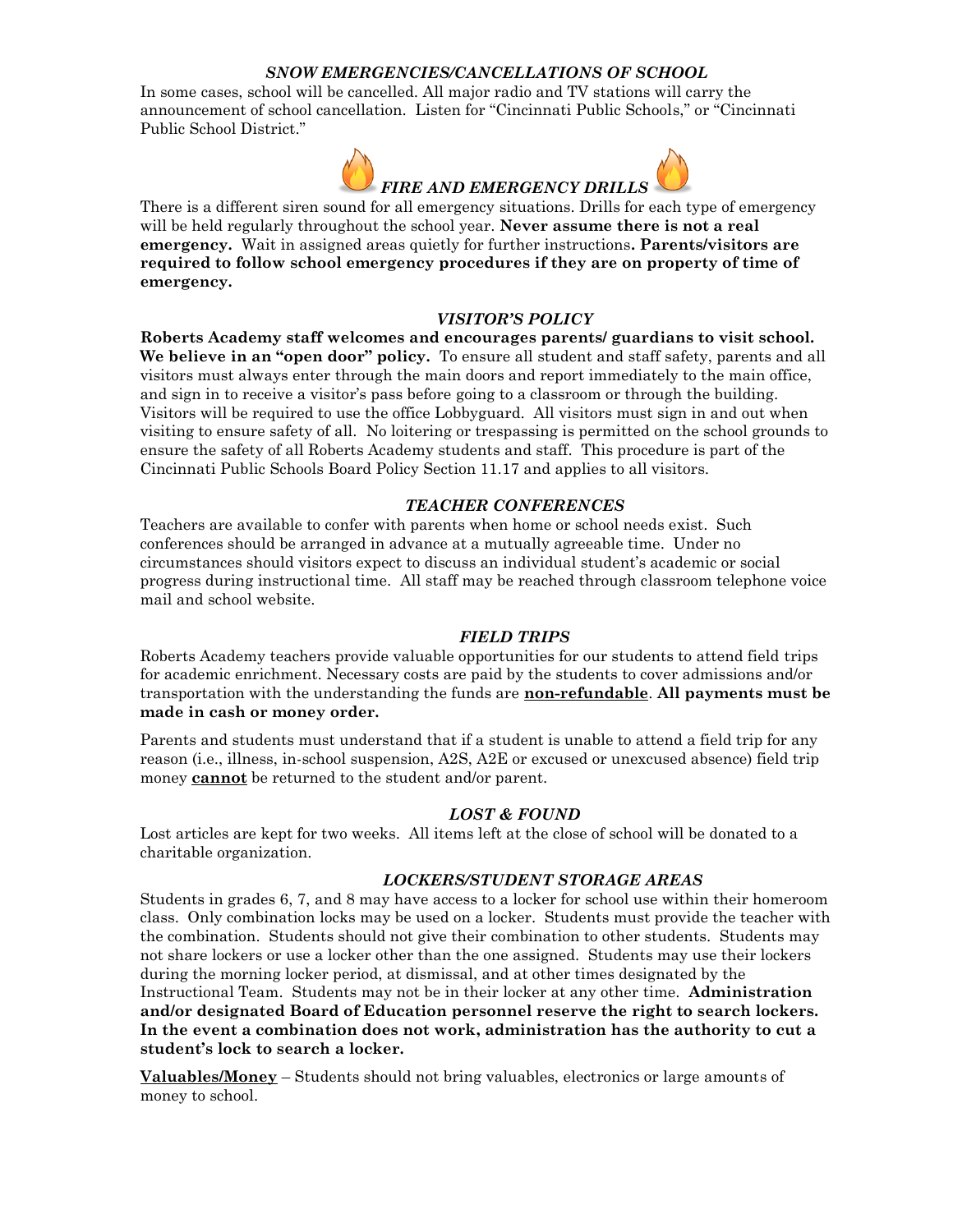



Students are only permitted to use phones in classrooms under the supervision of an adult. **Students are not permitted to use cell phones at anytime during the school day (8:45- 3:45). Cell phones should remain at home, if student has a cell phone at school it must be put away and off at all times.**

# *INCOMING CALLS*

To avoid interruption of the learning process, only emergency information will be conveyed to the students during school hours.

#### *EMERGENCY NUMBERS*

If a student becomes ill or injured, every effort will be made to notify the parents promptly. It is important that **any changes** in emergency numbers be reported to the school office in writing immediately.

# *TEXTBOOKS/TECHNOLOGY/SCHOOL EQUIPMENT/PROPERTY*

All textbooks/equipment used by the students of **Roberts Academy** are furnished by the Board of Education at no charge. Each student is responsible for the care of the items issued to him/her. Any student whose item is damaged beyond normal wear and tear will be subject to a fine. Items that are lost, stolen or damaged beyond repair remain the responsibility of the student to whom they were issued and must be paid for at the purchase price.

#### *PROGRESS REPORTS/ASSESSMENTS*

Progress Reports are issued four times a year for grades K-8. This report gives information about the students' academic progress. Midterm reports are issued mid-way into each marking period. Assessments are administered throughout the instructional year to monitor student progress and ensure we are teaching to individual student needs. Parents are encouraged to use "PowerSchool" to communicate with teachers and monitor student progress on a continuous basis.

# *ATHLETIC/ACADEMIC ELIGIBILITY*

All students who wish to participate in athletics and/or extra-curricular activities must maintain a 2.5 GPA. All courses will be counted in the average, and quarterly eligibility is independent of the eligibility status of previous quarters. **All students will be required to sign an extra-curricular contract and follow it daily to be eligible to participate**. All student fees and other obligations must be paid for a student to be eligible to play.





# *BUS DISCIPLINE POLICY*

For the safety of all students and personnel, students are expected to follow bus and district transportation policies. Continued incident reporting will result in disciplinary action, including possible suspension from the yellow bus. REMEMBER, a bus suspension *is not* a school suspension. Students and parents are expected to arrange other transportation while a student is temporarily suspended from yellow bus services. Students are expected to attend school while on bus suspension. Absences due to bus suspension *are not* excused absences from school.

# *POSITIVE SCHOOL CULTURE*

To maintain a positive environment, students are expected to conduct themselves with respect towards their classmates and staff. Willful disobedience by a student will result in the CPS Code of Conduct being enforced. Examples of disobedience include, but are not limited to: shouting, using a rude or disrespectful tone of voice, back talking a staff member, walking away from a staff member who is speaking to the student, use of profanity or other inappropriate language, and use of obscene or unacceptable gestures toward or in the presence of a staff member. Positive conduct is expected by every member of the learning community – students, staff, parents and visitors – to ensure a rewarding experience for everyone.

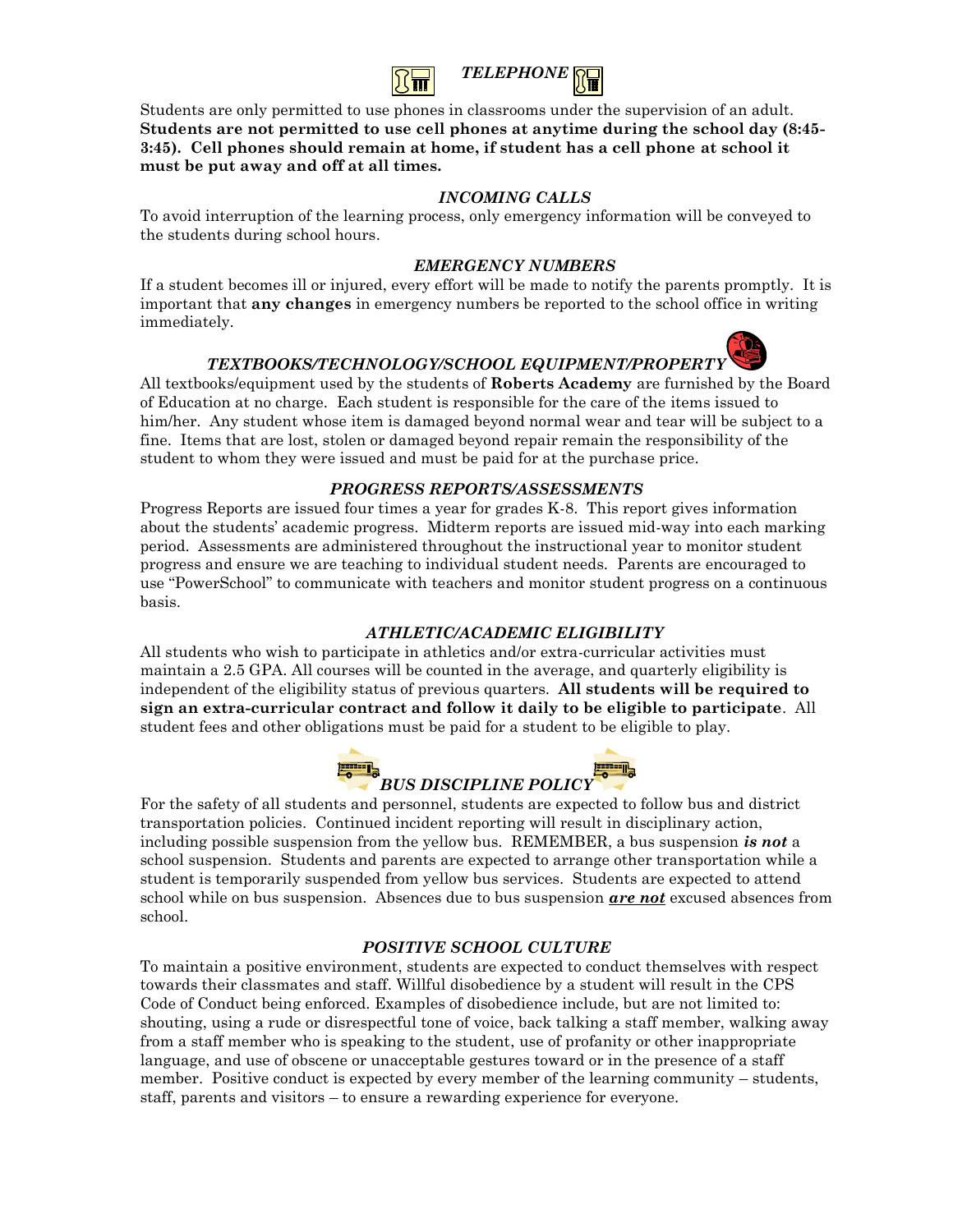# **GENERAL RULES:**

- 1. Respect for self, others and property must be shown at all times. Physical fighting, inappropriate language, hitting, kicking, slapping, bullying or any other negative behaviors will not be tolerated.
- 2. Objects should not be brought to school that could hurt another person.
- 3. Gum and candy should be left at home. Gum chewing is not permitted.
- 4. **Electronics, Toys and Novelties: Children should not bring electronics, toys and novelties to school. Such items can cause serious injury to other students and/or cause classroom disruptions. Electronic devices are not permitted in the school at any time.**

**Be a Good Learner by following these PSC expectations outlined in this chart:**

| ARRIVAL AND DISMISSAL TO SCHOOL                               |                                                                                                                                                                                                  |                                                                                                                                                                                                                                                                                                             |                                                                                                                                                                  |  |  |  |
|---------------------------------------------------------------|--------------------------------------------------------------------------------------------------------------------------------------------------------------------------------------------------|-------------------------------------------------------------------------------------------------------------------------------------------------------------------------------------------------------------------------------------------------------------------------------------------------------------|------------------------------------------------------------------------------------------------------------------------------------------------------------------|--|--|--|
|                                                               | <b>BE RESPECTFUL</b>                                                                                                                                                                             | <b>BE RESPOSIBLE</b>                                                                                                                                                                                                                                                                                        | <b>READY TO LEARN</b>                                                                                                                                            |  |  |  |
| $\bullet$<br>$\bullet$                                        | Speak in appropriate tone and<br>level.<br>Always keep your body to<br>yourself.<br>Listen and follow all adult<br>directions with a positive<br>attitude.                                       | Listen to and follow all adult<br>$\bullet$<br>directions.<br>Students enter building<br>$\bullet$<br>through the cafeteria.<br>Remove and put away all<br>$\bullet$<br>head gear while in building.<br>All electronic devices while on<br>$\bullet$<br>school property must be<br>turned off and put away. | Respect everyone's<br>$\bullet$<br>personal space.<br>Walk to and from bus/car<br>$\bullet$<br>slowly and safely.                                                |  |  |  |
|                                                               |                                                                                                                                                                                                  | <b>MAIN OFFICE</b>                                                                                                                                                                                                                                                                                          |                                                                                                                                                                  |  |  |  |
|                                                               | <b>BE RESPECTFUL</b>                                                                                                                                                                             | <b>BE RESPOSIBLE</b>                                                                                                                                                                                                                                                                                        | <b>READY TO LEARN</b>                                                                                                                                            |  |  |  |
| $\bullet$<br>$\bullet$<br>$\bullet$                           | Always use quiet voice, good<br>manners, and positive attitude.<br>Wait patiently for your turn to be<br>helped.<br>Remain in the main office until<br>given permission to enter other<br>areas. | Politely ask permission to use<br>$\bullet$<br>phone.<br>Make all plans with family<br>$\bullet$<br>prior to arriving to school.                                                                                                                                                                            | • Always have a written note<br>from a teacher or staff<br>member stating why you<br>are to be in the office.                                                    |  |  |  |
|                                                               |                                                                                                                                                                                                  | CAFETORIUM BREAKFAST/LUNCH                                                                                                                                                                                                                                                                                  |                                                                                                                                                                  |  |  |  |
|                                                               | <b>BE RESPECTFUL</b>                                                                                                                                                                             | <b>BE RESPOSIBLE</b>                                                                                                                                                                                                                                                                                        | <b>READY TO LEARN</b>                                                                                                                                            |  |  |  |
| $\bullet$<br>$\bullet$<br>$\bullet$<br>$\bullet$<br>$\bullet$ | Enter quietly.<br>Sit down at assigned table.<br>Wait for adult direction to move<br>from assigned seat.<br>Walk at all times.<br>All food is to remain and be eaten<br>in the cafeteria.        | Only eat your own food.<br>$\bullet$<br>Only use soft inside voices.<br>$\bullet$<br>Remain seated until<br>$\bullet$<br>dismissed by an adult.                                                                                                                                                             | Always clean your area.<br>$\bullet$<br>Wait your turn when<br>$\bullet$<br>emptying your tray or<br>throwing away trash.                                        |  |  |  |
|                                                               |                                                                                                                                                                                                  | <b>BREAKFAST</b>                                                                                                                                                                                                                                                                                            |                                                                                                                                                                  |  |  |  |
|                                                               | <b>BE RESPECTFUL</b>                                                                                                                                                                             | <b>BE RESPOSIBLE</b>                                                                                                                                                                                                                                                                                        | <b>READY TO LEARN</b>                                                                                                                                            |  |  |  |
| $\bullet$<br>$\bullet$<br>$\bullet$                           | Speak in appropriate tone and<br>level.<br>Please do not touch others food<br>without permission.<br>Walk through the cafeteria line<br>quietly and respect all lunchroom<br>employees.          | Only eat your own food as<br>$\bullet$<br>soon as you arrive.<br>Remain in your assigned seat<br>$\bullet$<br>with your class until<br>dismissed by an adult.<br>Listen to and follow all adult<br>$\bullet$<br>directions.                                                                                 | Keep body to yourself.<br>$\bullet$<br>Only use kind words.<br>$\bullet$<br>Always clean your area.<br>$\bullet$<br>Place trash in garbage<br>$\bullet$<br>cans. |  |  |  |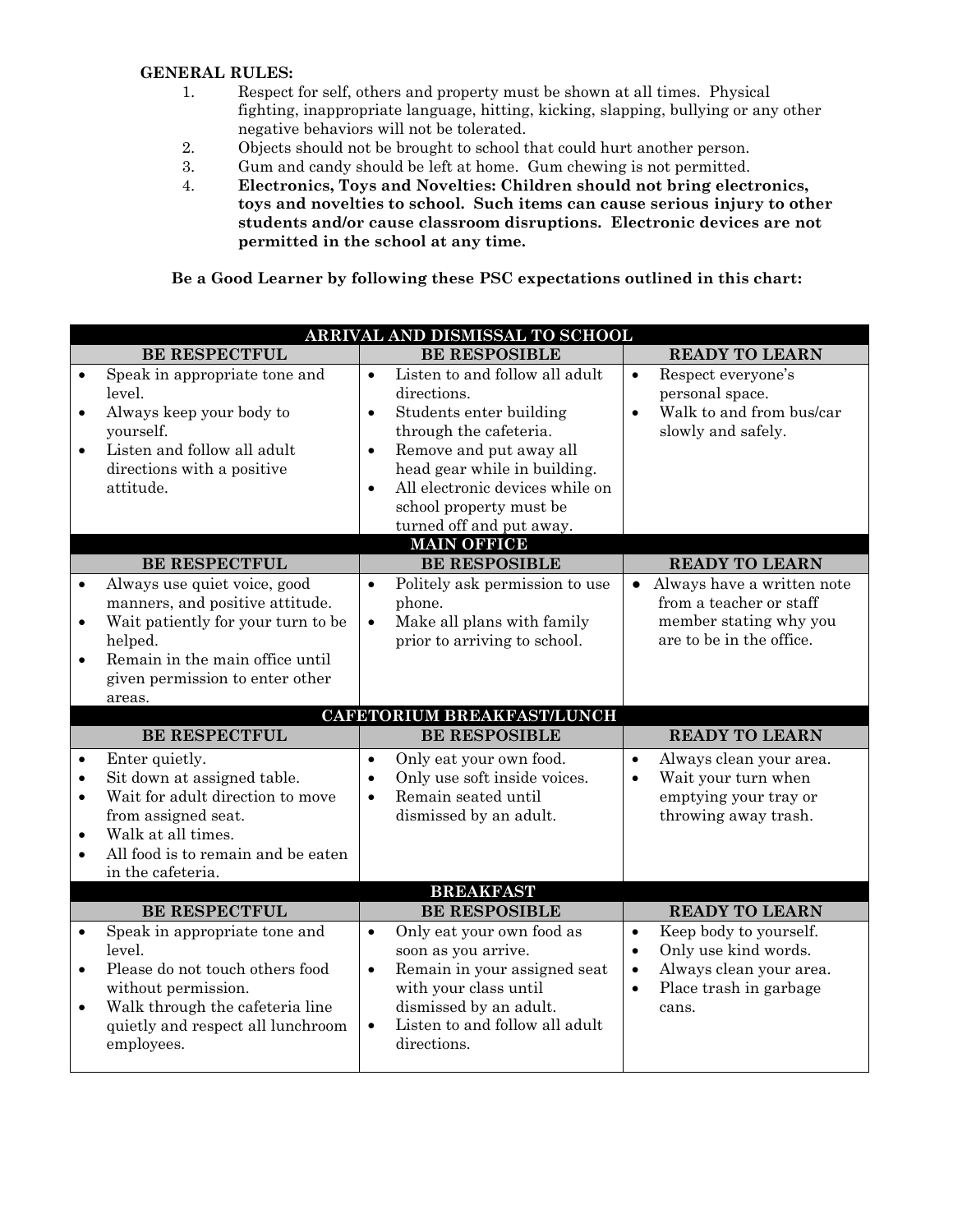| <b>RESTROOMS</b>                                                                                                                            |                                                                                                                                                                                                                                                                                                                                                                                                                                               |                                                                                                                                                                                                                                                                                                                                                                      |                                                                                                                                                                                                                                                                                                                                             |  |  |  |
|---------------------------------------------------------------------------------------------------------------------------------------------|-----------------------------------------------------------------------------------------------------------------------------------------------------------------------------------------------------------------------------------------------------------------------------------------------------------------------------------------------------------------------------------------------------------------------------------------------|----------------------------------------------------------------------------------------------------------------------------------------------------------------------------------------------------------------------------------------------------------------------------------------------------------------------------------------------------------------------|---------------------------------------------------------------------------------------------------------------------------------------------------------------------------------------------------------------------------------------------------------------------------------------------------------------------------------------------|--|--|--|
| <b>BE RESPECTFUL</b>                                                                                                                        |                                                                                                                                                                                                                                                                                                                                                                                                                                               | <b>BE RESPOSIBLE</b>                                                                                                                                                                                                                                                                                                                                                 | <b>READY TO LEARN</b>                                                                                                                                                                                                                                                                                                                       |  |  |  |
| $\bullet$<br>$\bullet$<br>$\bullet$<br>$\bullet$<br>$\bullet$<br>$\bullet$<br>$\bullet$<br>$\bullet$<br>$\bullet$<br>$\bullet$<br>$\bullet$ | Use quiet voices.<br>Always flush the toilet.<br>Always wash your hands.<br>Use water, soap, paper towels<br>and toilet paper in a proper<br>manner.<br>Place all trash in garbage can.<br>BE RESPECTFUL<br>Walk at all times.<br>Walk on the right side away from<br>walls.<br>Eyes forward and bodies to<br>yourself.<br>Remain in a straight line.<br>Use every step when going up<br>and down steps.<br>Please don't touch the wall/doors | Go directly to the restroom<br>$\bullet$<br>and return immediately to<br>assigned area.<br>In POD, only one person at a<br>$\bullet$<br>time in the restroom.<br>Keep restroom clean for next<br>$\bullet$<br>person.<br><b>HALLWAYS</b><br><b>BE RESPOSIBLE</b><br>Use quiet voices.<br>$\bullet$<br>Keep hands and feet to<br>$\bullet$<br>yourself and off walls. | Always have a hall pass.<br>$\bullet$<br>Be quiet in hallway.<br>$\bullet$<br>Do not disturb other<br>$\bullet$<br>classes.<br><b>READY TO LEARN</b><br>Pick up and throw away all<br>$\bullet$<br>garbage.                                                                                                                                 |  |  |  |
|                                                                                                                                             | and disturb the classrooms.                                                                                                                                                                                                                                                                                                                                                                                                                   |                                                                                                                                                                                                                                                                                                                                                                      |                                                                                                                                                                                                                                                                                                                                             |  |  |  |
|                                                                                                                                             | <b>BE RESPECTFUL</b>                                                                                                                                                                                                                                                                                                                                                                                                                          | <b>CLASSROOMS</b><br><b>BE RESPOSIBLE</b>                                                                                                                                                                                                                                                                                                                            | <b>READY TO LEARN</b>                                                                                                                                                                                                                                                                                                                       |  |  |  |
| $\bullet$<br>$\bullet$<br>$\bullet$<br>$\bullet$<br>$\bullet$<br>$\bullet$                                                                  | Do your best.<br>Walk at all times.<br>Do not disturb others.<br>Keep hands and feet to self.<br>Follow the quality student<br>guidelines each classroom set up.<br>Always leave your work areas<br>clean and organized.                                                                                                                                                                                                                      | Speak courteously to others.<br>$\bullet$<br>Follow classroom rules.<br>$\bullet$<br>Enter quietly and sit in<br>$\bullet$<br>assigned seat.<br>Actively listen and follow<br>$\bullet$<br>adult directions.<br>Respect personal space.<br>$\bullet$<br>Complete all assignments to<br>$\bullet$<br>the best of your ability.                                        | Stop and think before you<br>$\bullet$<br>speak or act.<br>Stop and think before you<br>$\bullet$<br>act.<br>Use appropriate words to<br>$\bullet$<br>solve conflicts.<br>Ask adults for help.<br>$\bullet$<br>Work cooperatively.<br>$\bullet$<br>Ask adult for things you<br>$\bullet$<br>need.<br>Inform adult of problems.<br>$\bullet$ |  |  |  |
|                                                                                                                                             |                                                                                                                                                                                                                                                                                                                                                                                                                                               | <b>LIBRARY/COMPUTER LAB</b>                                                                                                                                                                                                                                                                                                                                          |                                                                                                                                                                                                                                                                                                                                             |  |  |  |
| $\bullet$<br>$\bullet$<br>$\bullet$                                                                                                         | <b>BE RESPECTFUL</b><br>Use quiet voices.<br>Be polite to others.<br>Food and beverages are not<br>permitted.<br>Walk at all times.                                                                                                                                                                                                                                                                                                           | <b>BE RESPOSIBLE</b><br>Follow all rules.<br>$\bullet$<br>Respect all materials.<br>$\bullet$<br>Only log on to approved<br>$\bullet$<br>internet sites.<br><b>GYMNASIUM</b>                                                                                                                                                                                         | <b>READY TO LEARN</b><br>Do not disturb others<br>$\bullet$<br>working or reading.<br>Line up quickly and quietly<br>$\bullet$<br>when directed by an adult.                                                                                                                                                                                |  |  |  |
|                                                                                                                                             | <b>BE RESPECTFUL</b>                                                                                                                                                                                                                                                                                                                                                                                                                          | <b>BE RESPOSIBLE</b>                                                                                                                                                                                                                                                                                                                                                 | <b>READY TO LEARN</b>                                                                                                                                                                                                                                                                                                                       |  |  |  |
| $\bullet$<br>$\bullet$                                                                                                                      | Listen and follow directions.<br>Wear appropriate clothing and<br>gym shoes.<br>Quietly sit in assigned area<br>before and after class.                                                                                                                                                                                                                                                                                                       | Support everyone's attempt at<br>$\bullet$<br>skills.<br>Be a good winner and non-<br>$\bullet$<br>winner.<br>Care for gym and locker<br>$\bullet$<br>rooms - keep clean.                                                                                                                                                                                            | Show honesty in all<br>$\bullet$<br>activities.<br>Share equipment and<br>$\bullet$<br>ideas.<br>Use words or creative ways<br>$\bullet$<br>to problem solve.                                                                                                                                                                               |  |  |  |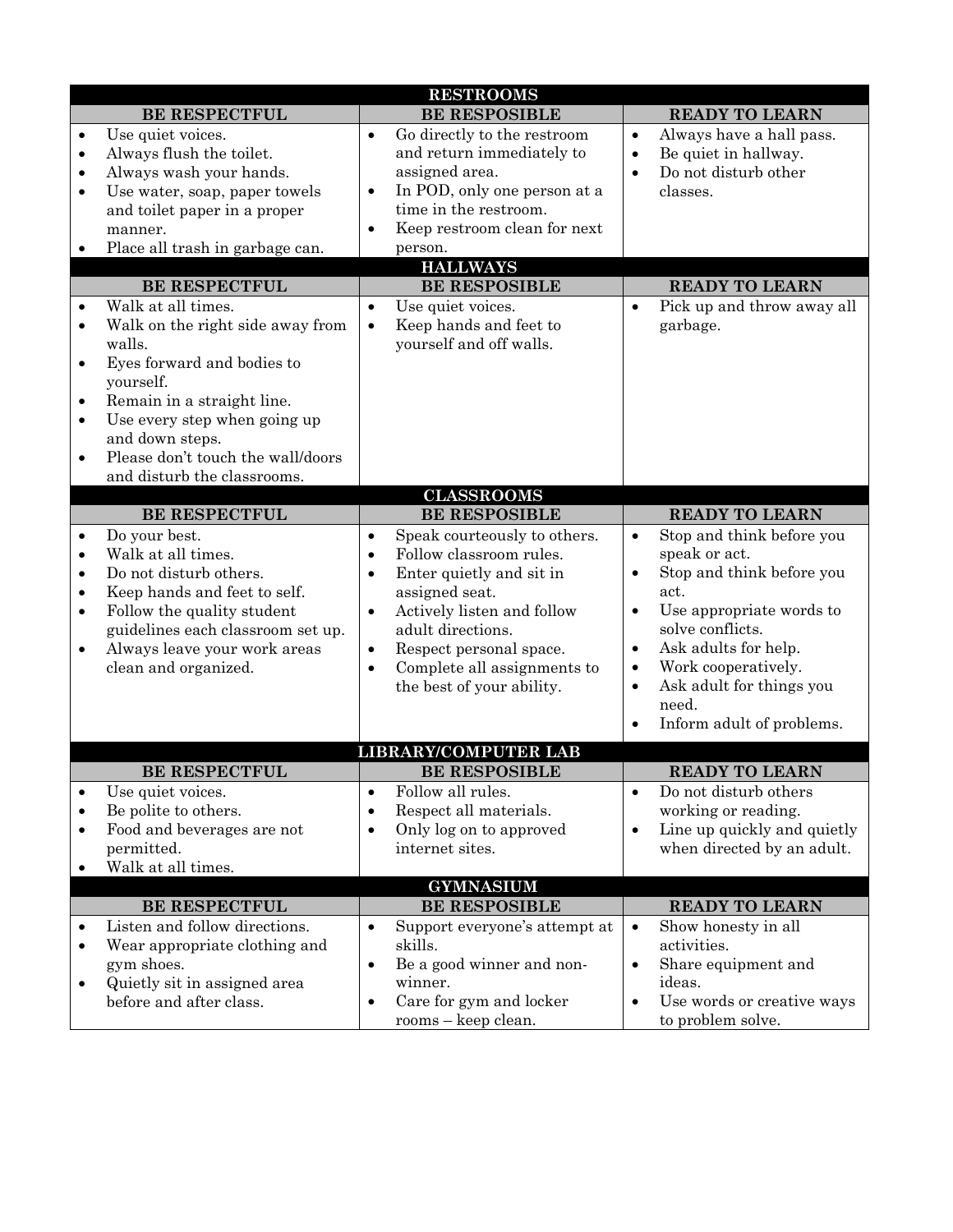| <b>EMERGENCY PROCEDURES</b>                                                                                                                                                                                                                                                              |                                                                                                                                                                                                                                                                                              |                                                                                                                                                                                                                     |  |  |  |  |  |
|------------------------------------------------------------------------------------------------------------------------------------------------------------------------------------------------------------------------------------------------------------------------------------------|----------------------------------------------------------------------------------------------------------------------------------------------------------------------------------------------------------------------------------------------------------------------------------------------|---------------------------------------------------------------------------------------------------------------------------------------------------------------------------------------------------------------------|--|--|--|--|--|
| <b>BE RESPECTFUL</b>                                                                                                                                                                                                                                                                     | <b>BE RESPOSIBLE</b>                                                                                                                                                                                                                                                                         | <b>READY TO LEARN</b>                                                                                                                                                                                               |  |  |  |  |  |
| Walk silently to assigned<br>$\bullet$                                                                                                                                                                                                                                                   | Listen to and obey all adults<br>$\bullet$                                                                                                                                                                                                                                                   | Remain silent until<br>$\bullet$                                                                                                                                                                                    |  |  |  |  |  |
| places. Hands are kept to the                                                                                                                                                                                                                                                            | in charge.                                                                                                                                                                                                                                                                                   | instructions are given to                                                                                                                                                                                           |  |  |  |  |  |
| sides of the students.                                                                                                                                                                                                                                                                   |                                                                                                                                                                                                                                                                                              | return to classes.                                                                                                                                                                                                  |  |  |  |  |  |
|                                                                                                                                                                                                                                                                                          | <b>OUTDOOR PHYSICAL ACTIVITY</b>                                                                                                                                                                                                                                                             |                                                                                                                                                                                                                     |  |  |  |  |  |
| <b>BE RESPECTFUL</b>                                                                                                                                                                                                                                                                     | <b>BE RESPOSIBLE</b>                                                                                                                                                                                                                                                                         | <b>READY TO LEARN</b>                                                                                                                                                                                               |  |  |  |  |  |
| Only play non-contact games.<br>Do not throw balls against the<br>$\bullet$<br>building or at other people.<br>Sidewalk chalk or any other<br>$\bullet$<br>materials may not be used on<br>building walls.                                                                               | Always remain in assigned<br>$\bullet$<br>areas.<br>Play safely and carefully.<br>$\bullet$<br>If a conflict occurs that cannot<br>$\bullet$<br>be resolved peacefully go<br>directly to staff member on<br>duty.<br>Keep playground clean. Place<br>$\bullet$<br>all trash in garbage cans. | Line up quickly and quietly<br>$\bullet$<br>when instructed by adults<br>to assigned area.                                                                                                                          |  |  |  |  |  |
|                                                                                                                                                                                                                                                                                          | Return all equipment to<br>$\bullet$<br>designated area.                                                                                                                                                                                                                                     |                                                                                                                                                                                                                     |  |  |  |  |  |
|                                                                                                                                                                                                                                                                                          | <b>OUTSIDE WALKWAYS</b>                                                                                                                                                                                                                                                                      |                                                                                                                                                                                                                     |  |  |  |  |  |
| <b>BE RESPECTFUL</b>                                                                                                                                                                                                                                                                     | <b>BE RESPOSIBLE</b>                                                                                                                                                                                                                                                                         | <b>READY TO LEARN</b>                                                                                                                                                                                               |  |  |  |  |  |
| Only walk on the sidewalk.                                                                                                                                                                                                                                                               | Use appropriate voice level.<br>$\bullet$                                                                                                                                                                                                                                                    | Share the sidewalk.<br>$\bullet$                                                                                                                                                                                    |  |  |  |  |  |
| Walk facing forward.                                                                                                                                                                                                                                                                     | Keep body to self.<br>$\bullet$                                                                                                                                                                                                                                                              | Pick up and throw away<br>$\bullet$<br>trash in garbage cans.                                                                                                                                                       |  |  |  |  |  |
|                                                                                                                                                                                                                                                                                          | <b>BUS</b>                                                                                                                                                                                                                                                                                   |                                                                                                                                                                                                                     |  |  |  |  |  |
| <b>BE RESPECTFUL</b>                                                                                                                                                                                                                                                                     | <b>BE RESPOSIBLE</b>                                                                                                                                                                                                                                                                         | <b>READY TO LEARN</b>                                                                                                                                                                                               |  |  |  |  |  |
| Go directly to your seat.<br>$\bullet$<br>Stay in your assigned seat with<br>$\bullet$<br>"seat on seat" and "back on back".<br>Keep all body parts inside the<br>$\bullet$<br>bus.<br>Respect all adults and other<br>$\bullet$<br>students riding on bus.                              | Keep your hands and feet to<br>$\bullet$<br>yourself.<br>Talk quietly to the person<br>$\bullet$<br>next to you.<br>Do not eat on the bus.<br>$\bullet$<br>Do not throw anything off of<br>$\bullet$<br>the bus.                                                                             | Be ready at your stop.<br>$\bullet$<br>Ask an adult for help if<br>$\bullet$<br>you have a conflict with<br>another student.                                                                                        |  |  |  |  |  |
|                                                                                                                                                                                                                                                                                          | <b>DISMISSAL</b>                                                                                                                                                                                                                                                                             |                                                                                                                                                                                                                     |  |  |  |  |  |
| <b>BE RESPECTFUL</b><br>Wait for car quietly with adult in<br>charge in designated area.<br>Follow direction of all adults.<br>Speak appropriately to all.<br>Walkers are to leave the school<br>promptly, speak appropriately,<br>and show proper manners to all<br>while walking home. | <b>BE RESPOSIBLE</b><br>Remain with teacher in bus<br>$\bullet$<br>line.<br>Follow bus line direction.<br>Once you get on the bus at<br>$\bullet$<br>dismissal, stay on the bus<br>until your stop.                                                                                          | <b>READY TO LEARN</b><br>Walk to bus with your<br>$\bullet$<br>teacher quietly.<br>Walk to the pick up car<br>location and wait for adult<br>directions.<br>Walk directly home if you<br>$\bullet$<br>are a walker. |  |  |  |  |  |
| <b>EVENTS AND PERFORMANCES</b><br><b>READY TO LEARN</b>                                                                                                                                                                                                                                  |                                                                                                                                                                                                                                                                                              |                                                                                                                                                                                                                     |  |  |  |  |  |
| <b>BE RESPECTFUL</b><br>Always pay attention to<br>presenters.<br>Applaud appropriately.<br>Participate appropriately.                                                                                                                                                                   | <b>BE RESPOSIBLE</b><br>Enter area of event or<br>$\bullet$<br>performance quietly.<br>Sit or stand in assigned area<br>$\bullet$<br>correctly.<br>Use quiet voices.<br>$\bullet$<br>Use listening skills.<br>$\bullet$<br>Keep feet on the floor.<br>$\bullet$                              | Demonstrate appreciation<br>$\bullet$<br>to presenters.                                                                                                                                                             |  |  |  |  |  |